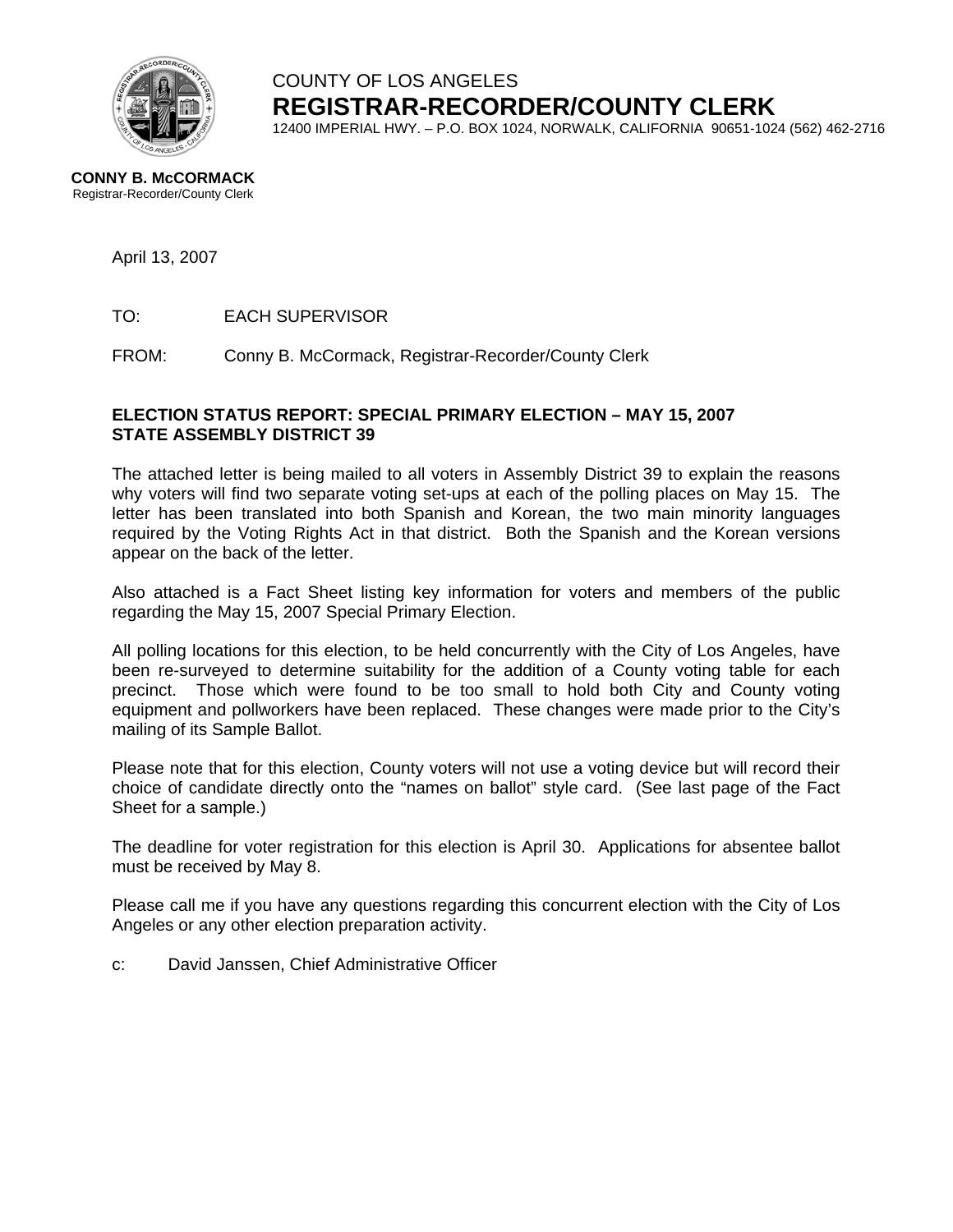

COUNTY OF LOS ANGELES **REGISTRAR-RECORDER/COUNTY CLERK** 12400 IMPERIAL HWY. – P.O. BOX 1024, NORWALK, CALIFORNIA 90651-1024

**CONNY B. McCORMACK** Registrar-Recorder/County Clerk

Dear Voter:

On **Tuesday, May 15, 2007,** residents of State Assembly District 39 will vote on two different ballots at the same polling place, one ballot for Los Angeles Unified School District (LAUSD) Board of Education and/or the Los Angeles Community College District (LACCD) Board of Trustees runoff candidates, and a second ballot for Assembly District 39 candidates.

It was not possible to combine the two separate elections onto one ballot due to printing deadlines and legal cut-off dates established by the California Elections Code and the City of Los Angeles Election Code.

Los Angeles County (which is conducting the Assembly District 39 election) and the City of Los Angeles (which is conducting the LAUSD and LACCD runoff elections) will EACH mail a sample ballot to you in coming weeks. These sample ballots list the candidates for each race, provide your polling place address, contain a Vote By Mail application, and in the case of Assembly District 39 provide candidate statements, if applicable.

## **Voting By Mail:**

If you choose to vote by mail, you must apply to BOTH the City of Los Angeles and Los Angeles County to receive separate absentee ballots for each election. (Permanent Absent Voters do NOT need to apply. Both the City and the County will automatically mail the ballot for their election to you.)

## **Voting In Person:**

If you choose to vote at your polling place on May 15, you will only need to visit the one polling place listed on your sample ballot. However, you will have to vote each ballot separately. The polling place workers will assist you with the voting process.

Please watch for your City and County sample ballots in the coming weeks.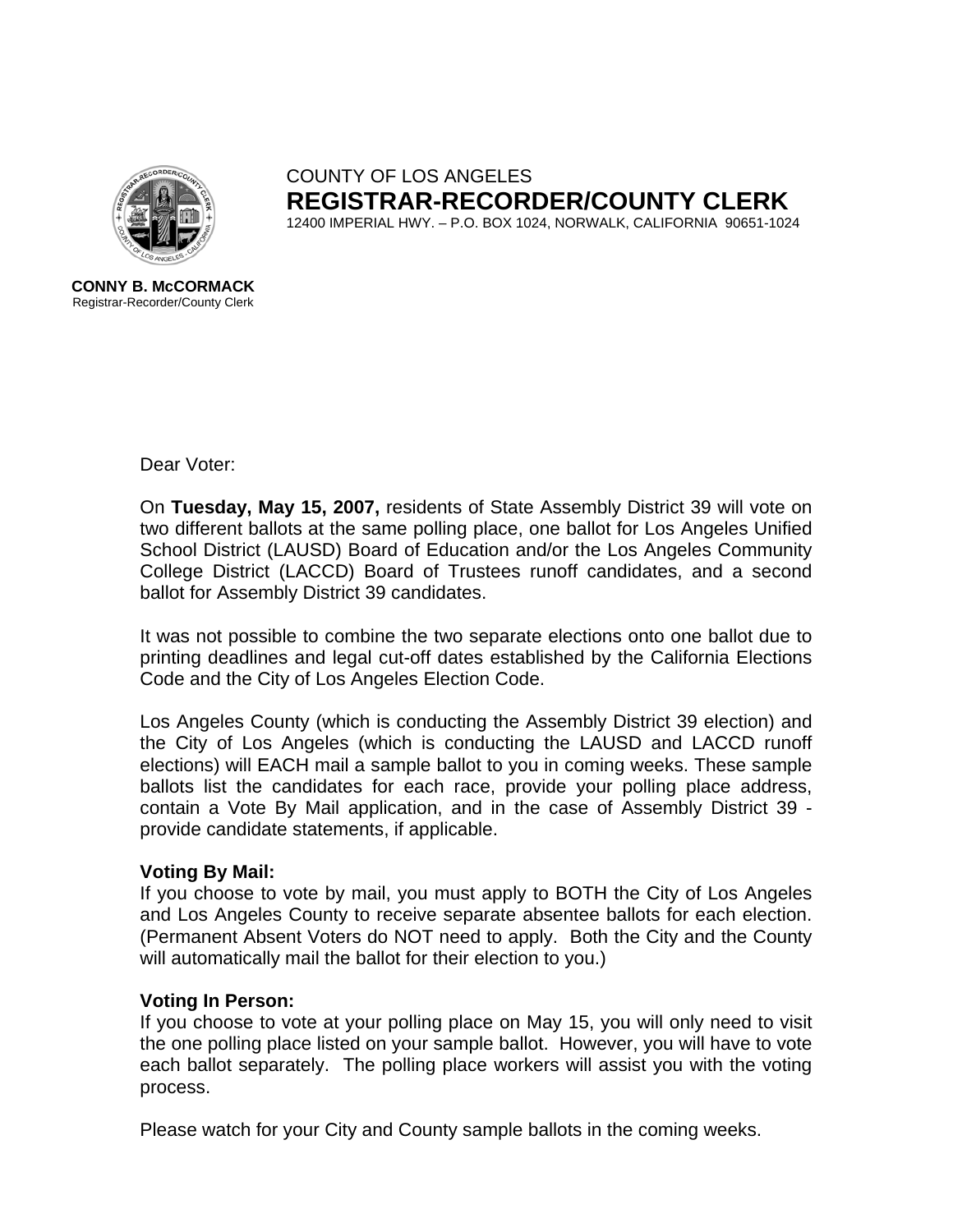Sincerely,

Conny B. McCormack Frank T. Martinez Registrar-Recorder/County Clerk City Clerk County of Los Angeles County of Los Angeles

# **Registrar-Recorder/County Clerk Fact Sheet May 15, 2007 State Assembly District Special Primary Election**

The Registrar-Recorder/County Clerk (RR/CC) will be conducting the 39<sup>th</sup> State Assembly District Special Primary Election on May 15, 2007. The election is being held to fill a vacancy for an unexpired term in the State Assembly ending December 1, 2008. The seat was formerly held by Richard Alarcon who resigned after being elected to the Los Angeles City Council. See attached sample of the official ballot that lists candidates and their ballot designations.

## **CONCURRENT ELECTION**

Residents of State Assembly District 39 will vote on two different ballots at the same polling place, one ballot for Los Angeles Unified School District (LAUSD) Board of Education and/or the Los Angeles Community College District (LACCD) Board of Trustees runoff candidates, and a second ballot for Assembly District 39 candidates.

It was not possible to combine the two separate elections onto one ballot due to printing deadlines and legal cut-off dates established by the California Elections Code and the City of Los Angeles Election Code.

Los Angeles County (which is conducting the Assembly District 39 election) and the City of Los Angeles (which is conducting the LAUSD and LACCD runoff elections) will EACH mail a sample ballot to voters. These sample ballots list the candidates for each race, provide polling place information, contain a Vote By Mail application, and in the case of Assembly District 39, provide candidate statements where applicable.

## **STATISTICAL INFORMATION**

Precincts: 137 Check in Centers: 2 Poll Hours:  $7 \text{ a.m. - } 8 \text{ p.m.}$ Registration: **\***112,659

Ballot Group:  $1$  (group number 044) Precinct Officers: Approximately 250-300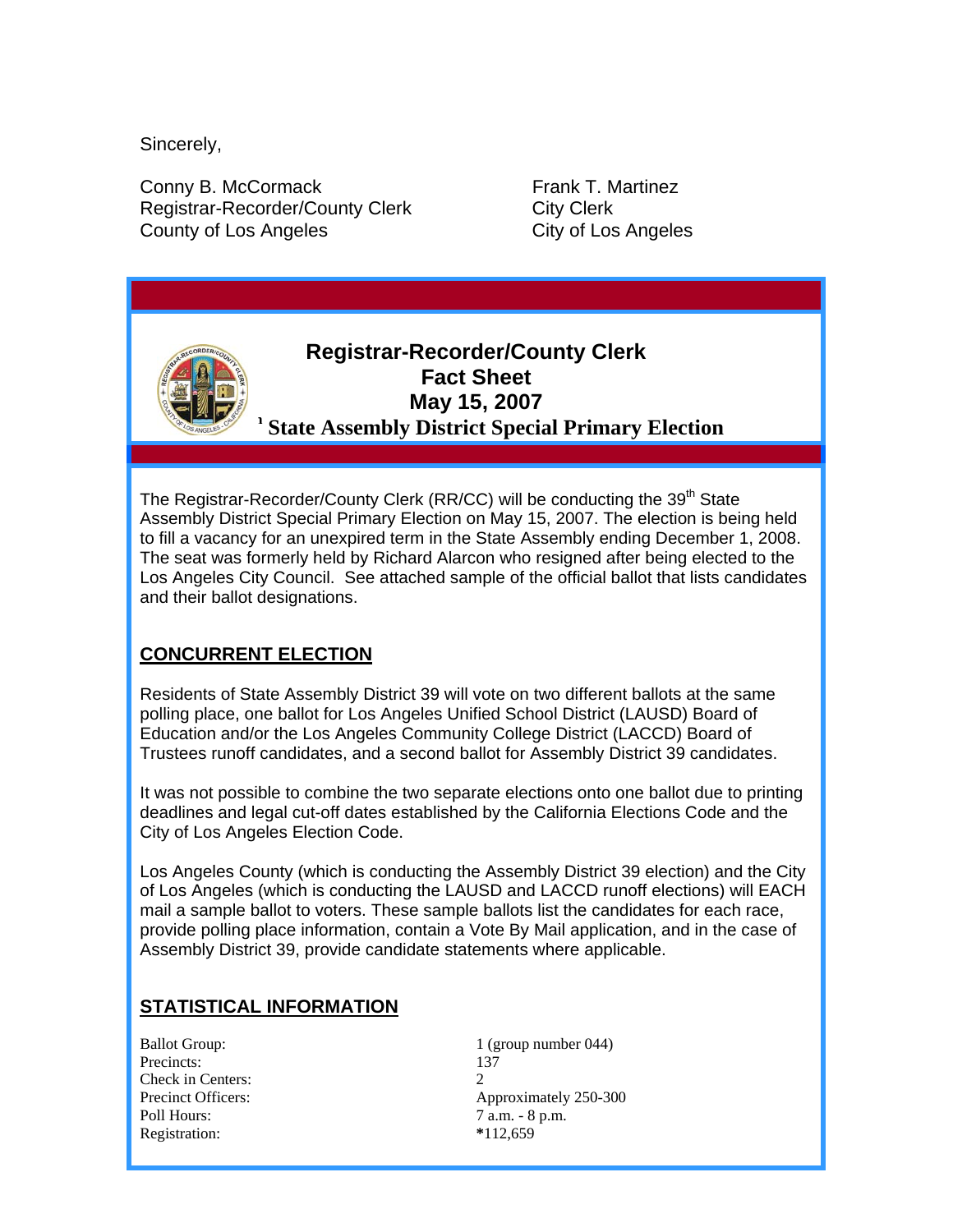Election Cost Estimate:  $$520,000$ 

Sample Ballot Translations: Korean, Spanish, Tagalog/Filipino and Vietnamese

**\***Figure as of April 9, 2007. Voter registration continues through the April 30, 2007 deadline.

## **Page 2**

#### **ABSENTEE VOTING PERIOD**

Applications to vote absentee may be filed between Friday, April 20 and Tuesday, May 8. Under special circumstances, a voter may request an emergency absentee ballot beginning Wednesday, May 9 through Election Day, May 15. Additional information regarding this service or any questions regarding absentee voting can be obtained by telephoning the Absentee Voter Section of the Registrar-Recorder/County Clerk at (562) 466-1323, between 8 a.m. and 5 p.m., weekdays. Voters who wish to vote by mail must apply to BOTH the City of Los Angeles and Los Angeles County to receive separate absentee ballots for each election. (Permanent Absent Voters do NOT need to apply. Both the City and the County will automatically mail ballots to these voters.)

## **VOTES NEEDED TO ELECT CANDIDATE**

If any candidate receives a majority of all votes cast at the special primary election he or she shall be declared elected and the special general election shall not be held.

If no candidate receives a majority of votes cast at the special primary election, the name of the candidate of each qualified political party who receives the most votes cast for all candidates of that party shall be placed on the special election ballot (July 10, 2007) as the candidate of that party. (E.C. § 10706)

## **TERM OF OFFICE**

Unexpired term ending on December 1, 2008.

#### **BALLOT AND VOTING SYSTEM**

Voters will be using the InkaVote Plus voting system at all voting precincts on election day. InkaVote Plus enhances the existing InkaVote optical scan system. The enhanced system allows disabled voters,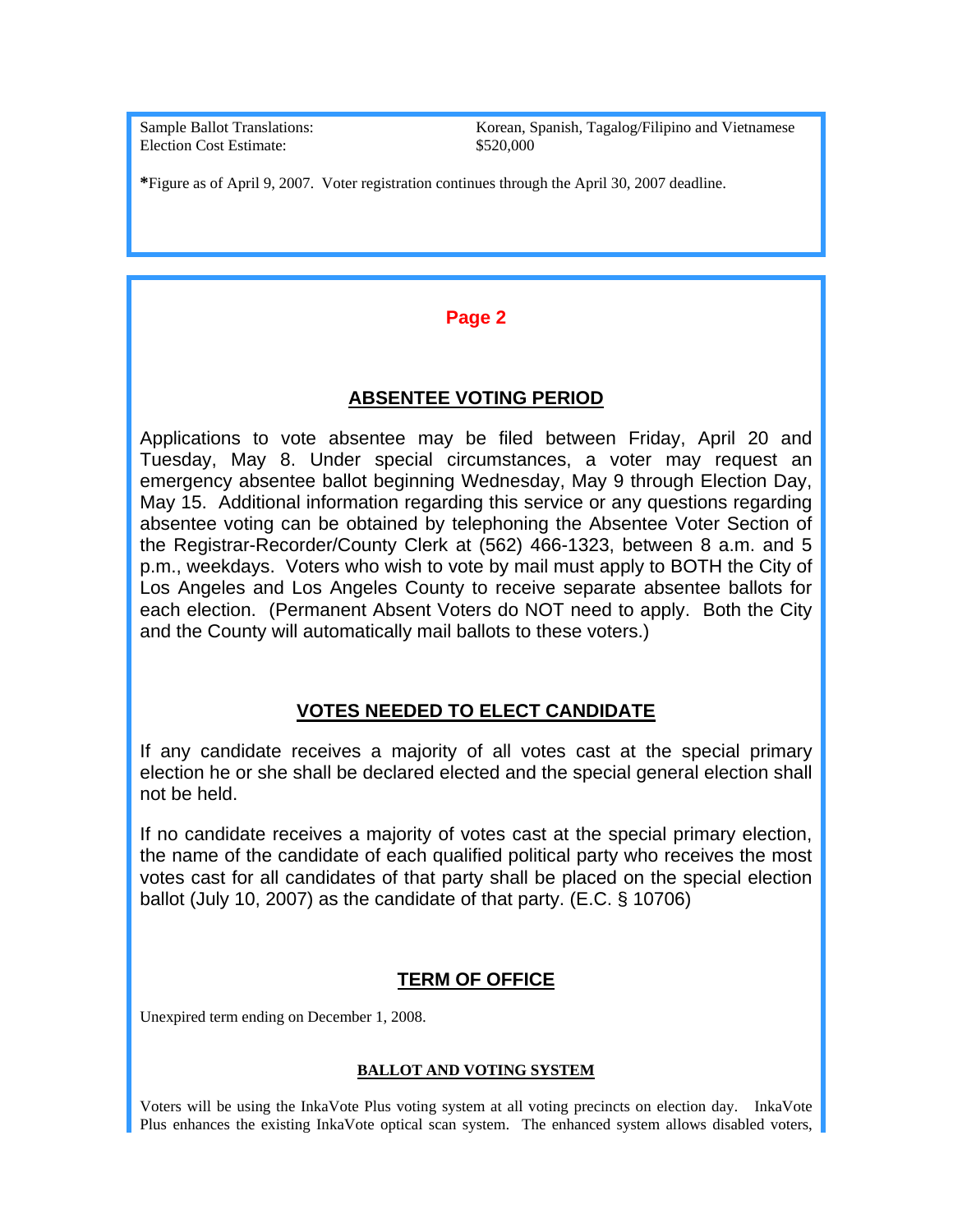including those who are blind and visually impaired, to cast a ballot privately and independently using an audio headset. Additionally, the InkaVote Plus system will provide all voters with the opportunity to have their ballots reviewed for errors prior to their casting votes.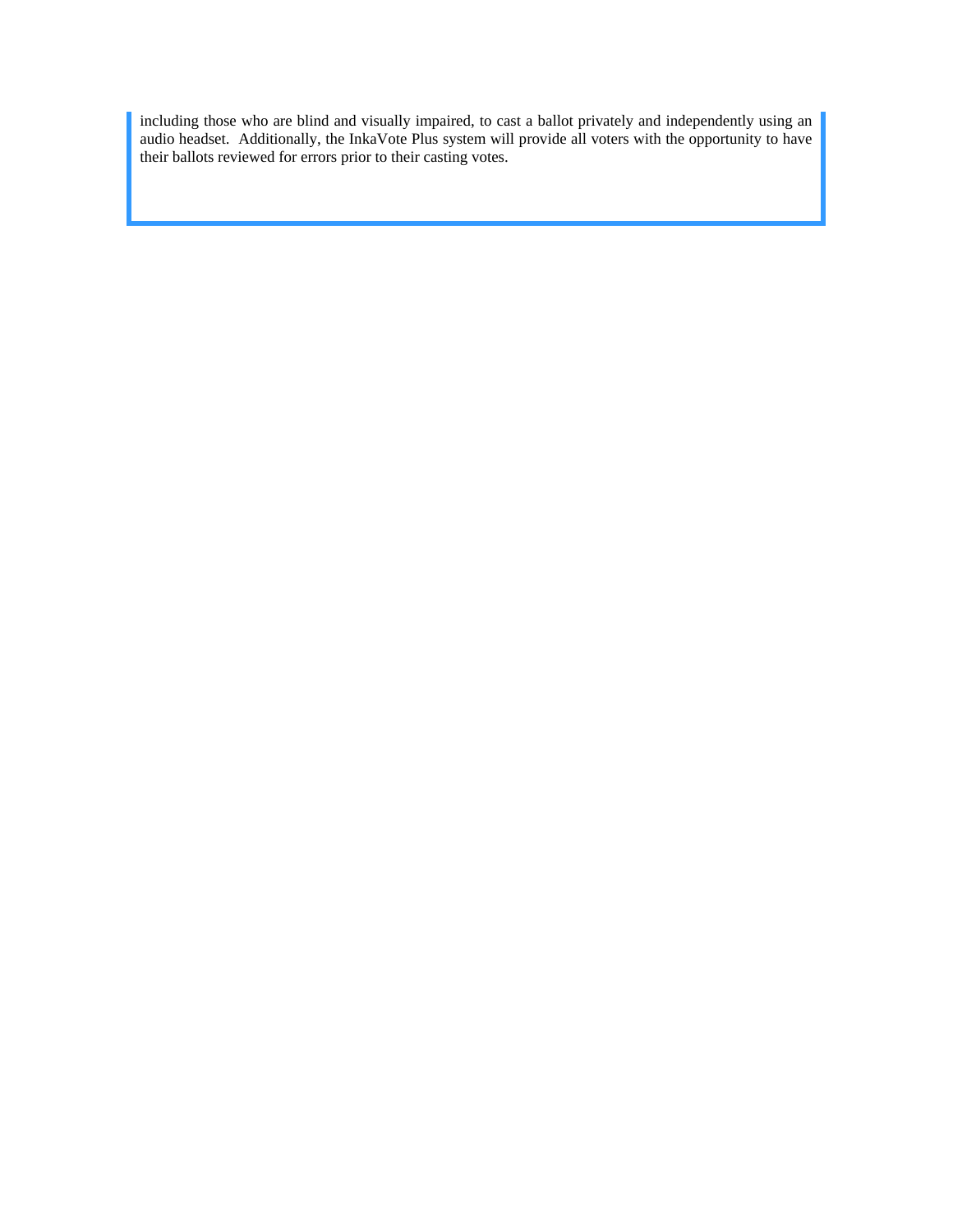#### **Page 3**

#### **UNOFFICIAL ELECTION RESULTS ON 5/15**

On election night, unofficial cumulative results will be available by calling the Registrar-Recorder/County Clerk at the telephone numbers listed below until all precinct ballots are counted. Unofficial absentee voting results will be available by approximately 8:15 p.m. As precincts arrive, results will be posted on the RR/CC's Internet website listed below and on the internal Intranet system. Many absentee voters wait until the last minute to make their voting choices and drop off their absentee ballots at the polling place on Election Day. These ballots will be processed between May 16 – May 18. All absentee ballots must be preprocessed before they are counted – this includes verifying every absentee voter's signature prior to opening the absentee ballot envelopes to remove the ballots in preparation for counting.

Telephone Numbers: Public (562) 466-1310

Media (562) 462-2648 or (562) 462-2726

Internet Website: [www.lavote.net](http://www.lavote.net/)

#### **UNOFFICIAL ELECTION RESULTS BY PRECINCT BEGINNING 5/16**

Telephone hours on the day after the election are 8:00 a.m. to 5:00 p.m. Precinct results will be available in the Registrar-Recorder/County Clerk Election Information Section after noon.

Telephone Numbers: Public (562) 466-1310 Media (562) 462-2648 or (562) 462-2726

Internet Website: [www.lavote.net](http://www.lavote.net/)

#### **OFFICIAL ELECTION RESULTS**

The official canvass must be completed within 3 days of the election. The legal deadline to certify the election results is Friday, May 18, 2007.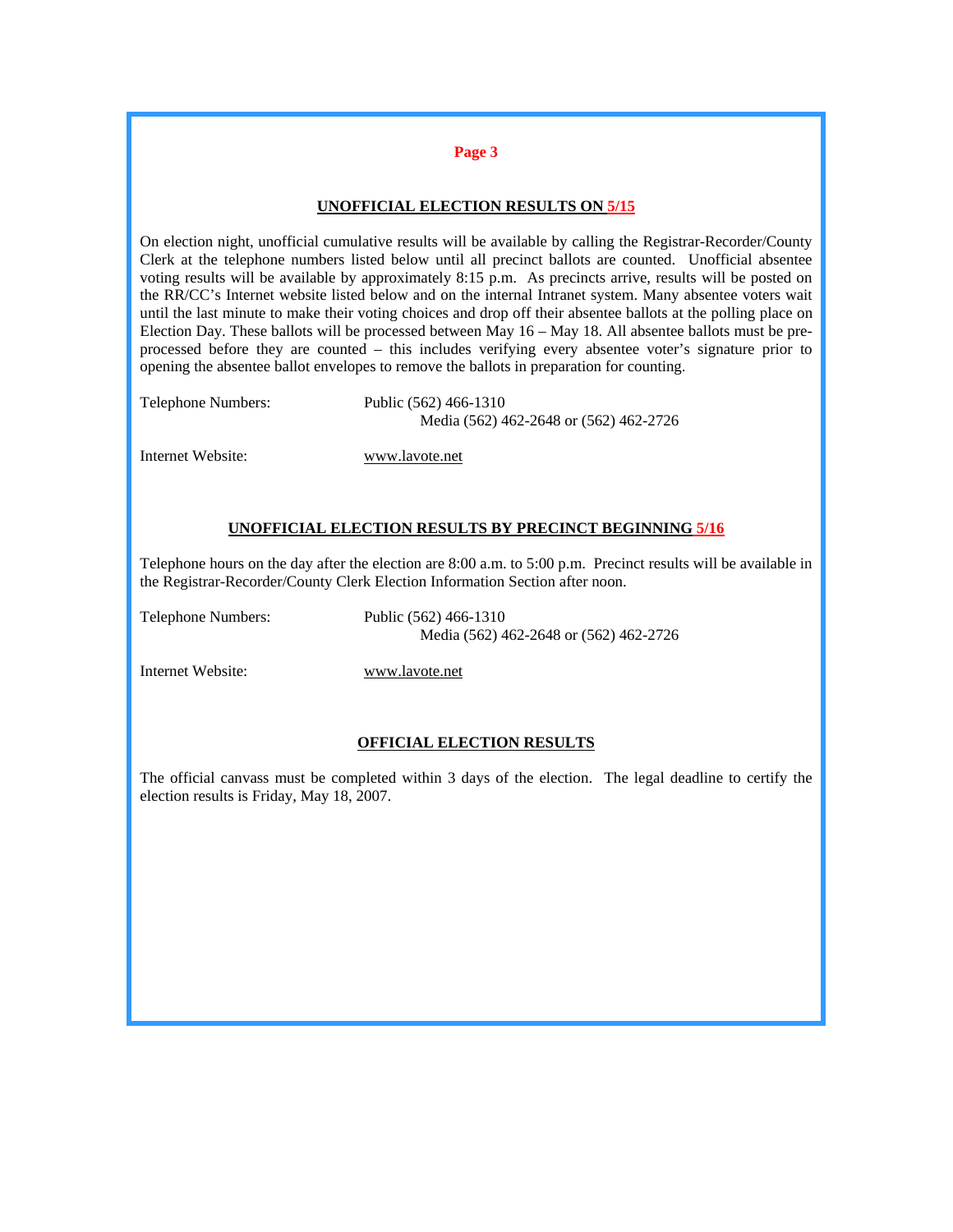| $9 - A - 11473$<br><b>OFFICIAL BALLOT</b><br><b>STATE ASSEMBLY</b><br><b>39th DISTRICT</b><br><b>SPECIAL PRIMARY ELECTION</b><br><b>MAY 15, 2007</b><br><b>County of Los Angeles</b><br>THIS BALLOT STUB SHALL BE REMOVED AND RETAINED BY THE VOTER.<br><b>STATE ASSEMBLY</b> |                                 |
|-------------------------------------------------------------------------------------------------------------------------------------------------------------------------------------------------------------------------------------------------------------------------------|---------------------------------|
|                                                                                                                                                                                                                                                                               |                                 |
| <b>MAY 15, 2007</b>                                                                                                                                                                                                                                                           |                                 |
| FILL IN BUBBLE COMPLETELY<br>USING DARK BLUE OR BLACK INK ONLY.                                                                                                                                                                                                               |                                 |
| (Unexpired Term Ending December 1, 2008)                                                                                                                                                                                                                                      |                                 |
|                                                                                                                                                                                                                                                                               | <b>Vote for One</b>             |
| <b>JOSE BONILLA, SR.</b><br><b>Internal Auditor</b>                                                                                                                                                                                                                           | Republican -                    |
| <b>ERIC DWIGHT ROTHENAY</b><br><b>Peace Officer</b>                                                                                                                                                                                                                           | Democratic $\rightarrow$        |
| <b>MARGIE CARRANZA</b><br><b>Retired Administrative Assistant</b>                                                                                                                                                                                                             | Democratic -                    |
| <b>FELIPE "PHILIP" SIORDIA</b><br><b>Businessman/Youth Coach</b>                                                                                                                                                                                                              | Democratic =                    |
| <b>FELIPE FUENTES</b><br><b>Councilmember's Legislative Deputy</b>                                                                                                                                                                                                            | Democratic $\rightarrow$        |
|                                                                                                                                                                                                                                                                               |                                 |
| AV                                                                                                                                                                                                                                                                            | <b>OFFICIAL USE ONLY</b><br>044 |

 $\mathbf{I}$ 

------------------------------

 $\mathbf{I}$